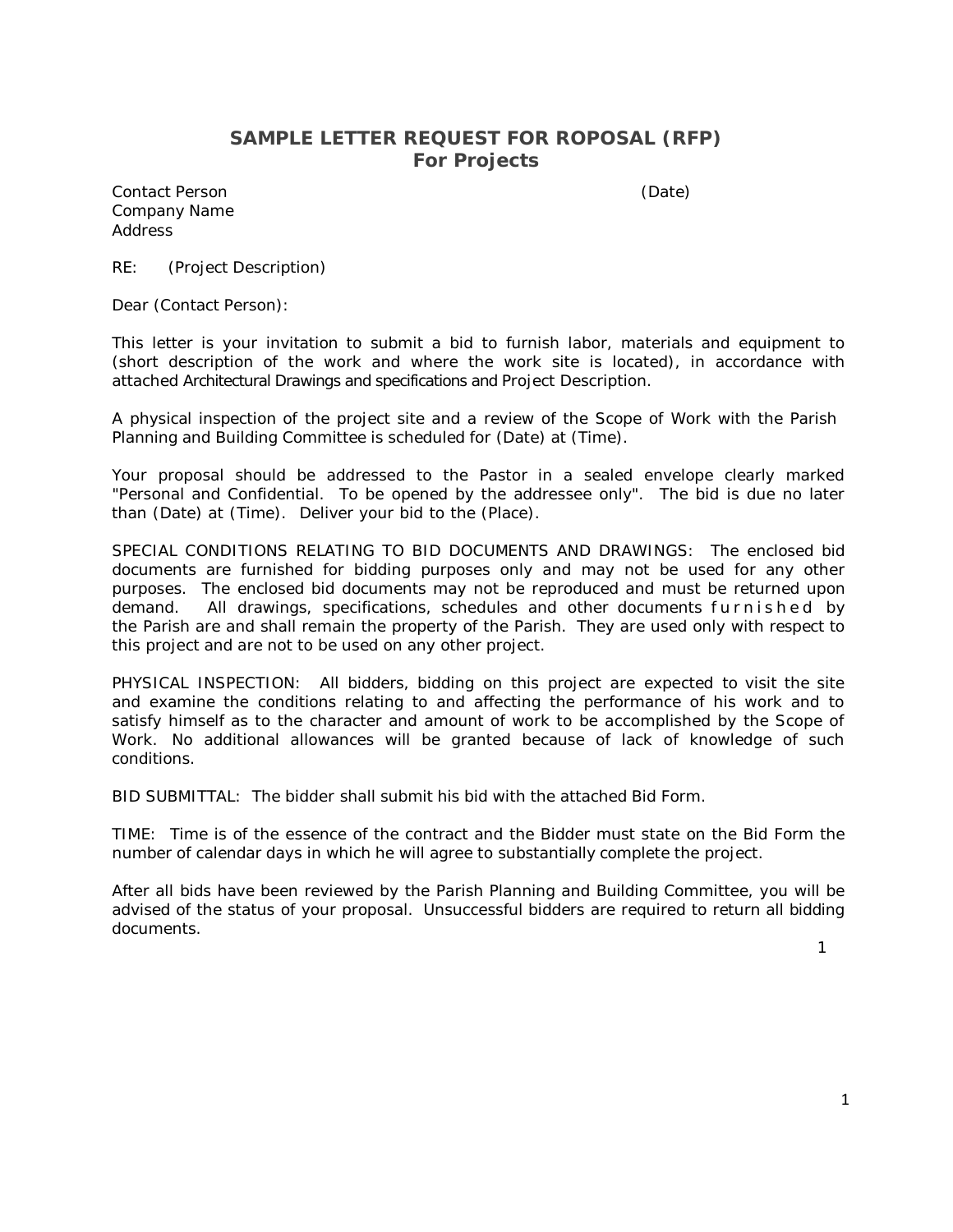The Parish is not obligated to accept the lowest or any other bid. The right to reject any or all bids and to waive all formalities is hereby reserved by the Parish.

Sincerely,

Enclosures: Drawings and Specifications/Scope of Work Standard Diocesan Contract Bid Form Preliminary Schedule